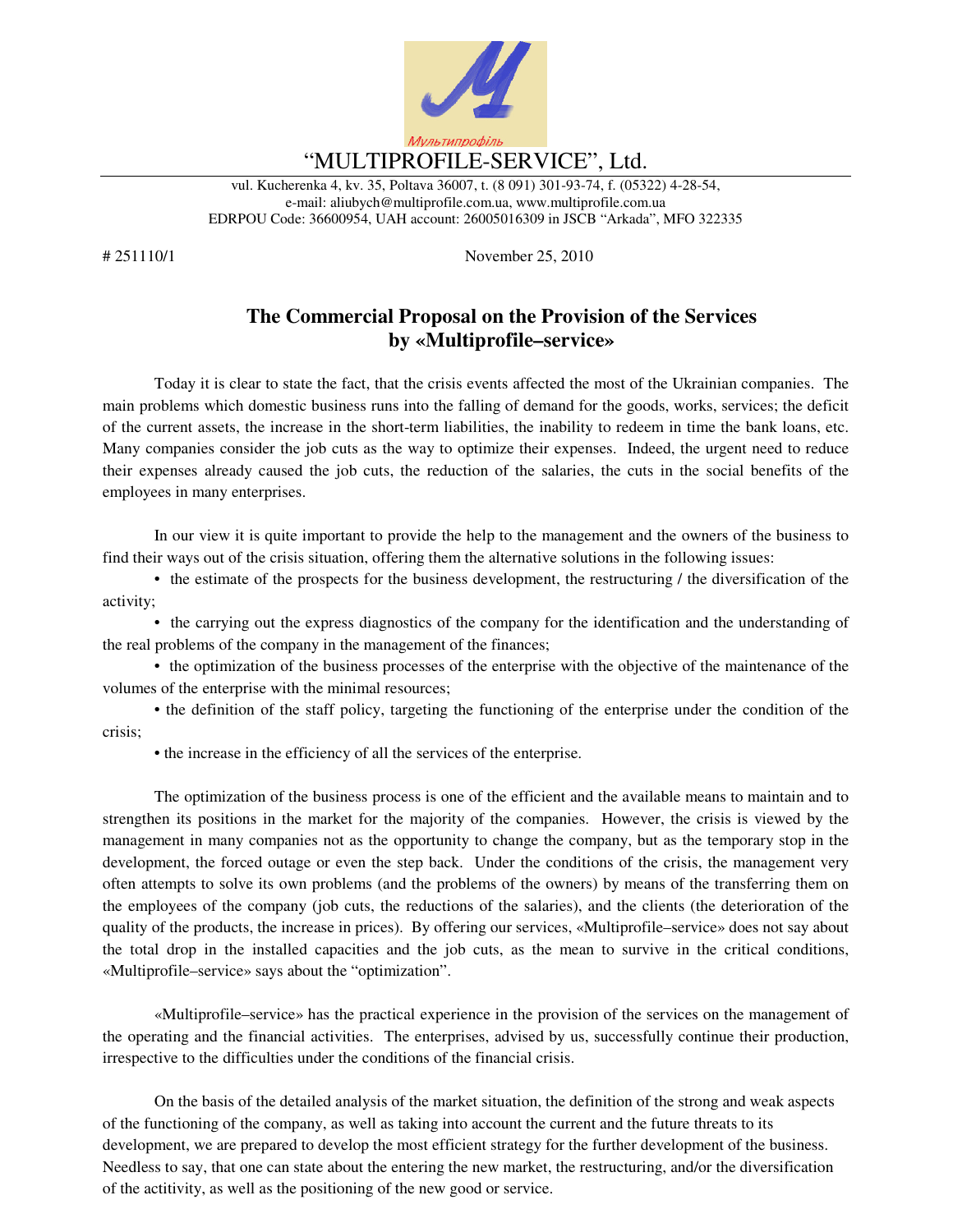Our work also includes the valuation and reingeneering of the internal business-processes of the enterprise with the objective of the lowering of the expenses of the company, by means of the elimination of the unoptimal or the dublicate processes, the liquidation of the "narrow spaces", the organization of the activity of the company with the maximal utilization of the internal reserves, existing within the company. The main attention is paid to the computation of the optimal number of the employees, to the drafting of the plan of the events on the enforcement of the new terms of the work.

The express diagnostics of the financial state of the enterprise, conducted by our consultants, will help to find out the "hidden" problems in the work of the company and to increase the efficiency of the operating activity of the enterprise.

The most complex and difficult decisions under the condition of the crisis are related with the personnel. One can view the optimization of the number of the personnel of the company as the separate project, that is needed to be planned, in other words to determine the scope of works, their sequence, the terms of the fulfillment, and the responsible for each of the task. However, the smart sacking of the employee is not so easy task. In the event if the company wants to get rid of the employee with the violation of the laws, he/she will have all the reasons to dispute such a dismissal in the court and to receive a proper compensation. The legal department of our company may offer you the simpliest and the painless ways of the optimization of the number of the personnel.

In present day on the properly functioning enterprises the verifications of the numerous controlling bodies are going on. Perhaps, your enterprise received a number of the mainly ungrounded enquiries and the claims from the tax bodies, procurator's office, sanitary and epidemiologic service, local administration, bodies of the land control, etc. Our lawyers have a lot of experience and the permanent practice, in particular, on the issues of the mutual affairs of the enterprises with the state bodies, and the bodies of the local self-government. That is why, we can provide high quality and operative protection of your interests in front of the controlling and the permitting bodies under the existing conditions.

Within the framework of the optimization of the commercial conducted activity, including, due to the change of the terms of the cooperation with the lessees, the suppliers, and the buyers, the need in the restructuring of the accounts receivable and the accounts payable may arise, as well as the solution of the commercial disputes, the legal appraisal of the existing situation. We are prepared to provide the full scope of the legal advisory on all of the issues, related to the current commercial activity of your enterprise and its optimization. In the process of the estimating of the value of our work, we use the principle of the transparency of the price discovery, and of its correspondence with the factually provided services.

Sincerely,

Philice

Liubych Andriy, Director